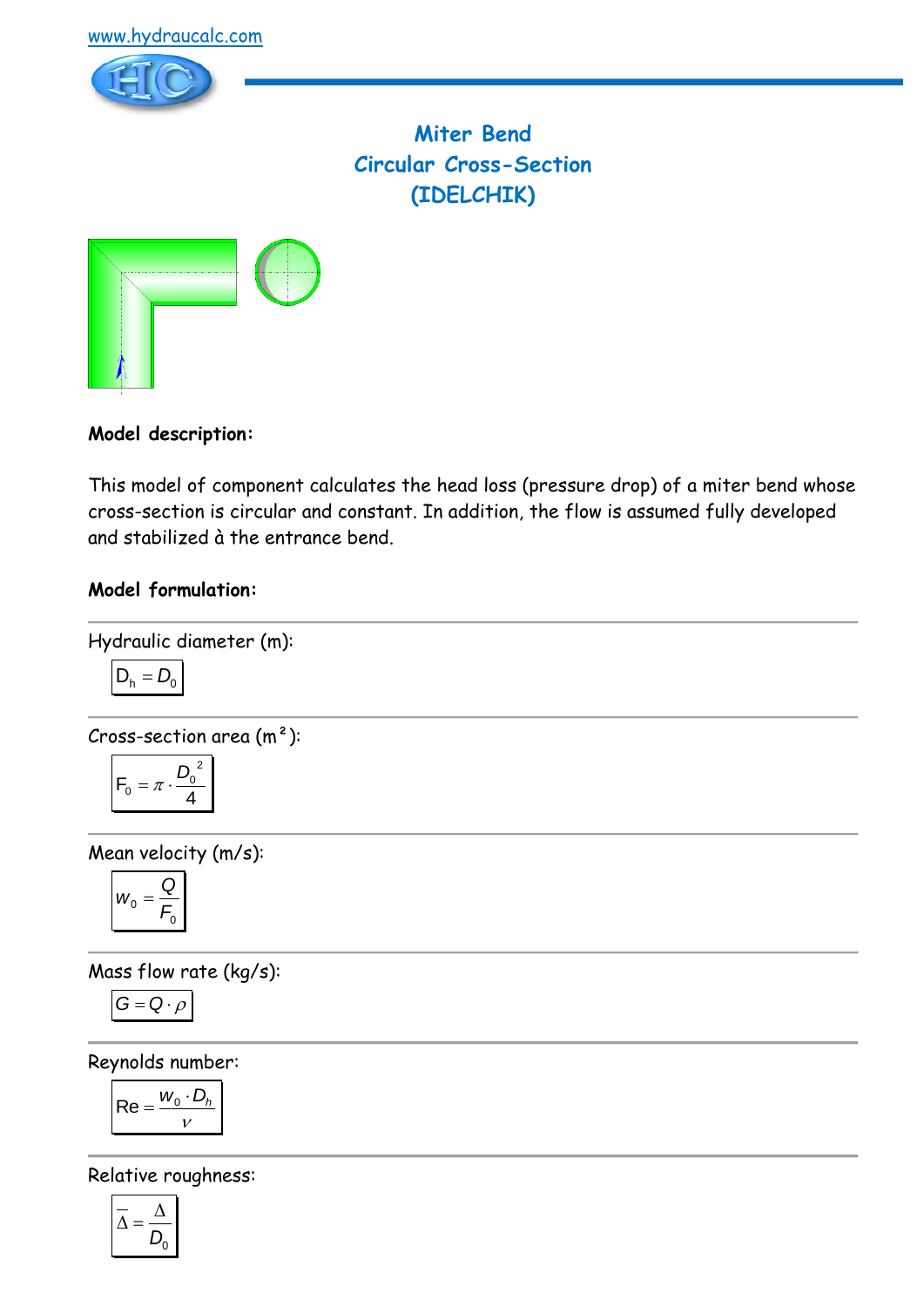Coefficient of effect of the roughness:

 $k_{\Delta} = f\left(\overline{\text{Re}, \Delta}\right)$ 

([1] diagram 6.6)

|             | Re                            |                                              |
|-------------|-------------------------------|----------------------------------------------|
|             | $3 \cdot 10^3 - 4 \cdot 10^4$ | > 4.10 <sup>4</sup>                          |
|             | 1.0                           | 1.0                                          |
| $0 - 0.001$ | 1.0                           | $1 + 0.5 \cdot 10^3 \cdot \overline{\Delta}$ |
| > 0.001     | 1.0                           | 1.5                                          |

Coefficient of effect of the Reynolds number (Re  $\geq 10^4$ ):



Coefficient of effect of the angle:

 $A = f(\delta)$ 

([1] diagram 6.7)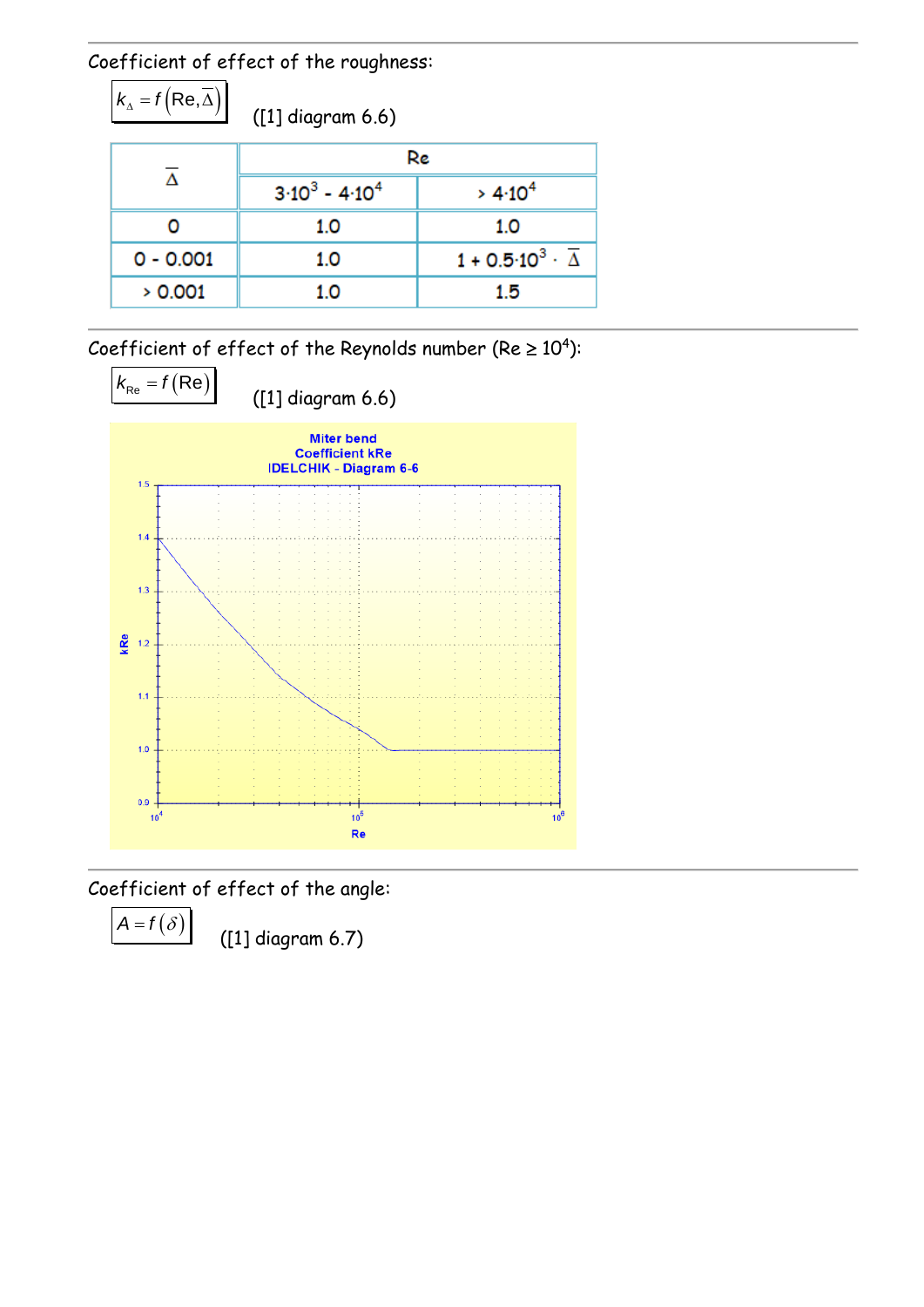

Coefficient of effect of the relative elongation of the cross section:

 $C_1 = 1$ 

([1] diagram 6.7)

## Coefficient of local resistance:



Total pressure loss coefficient (based on the mean velocity in the bend):

 $\overline{\zeta} = k_{\text{A}} \cdot k_{\text{Re}} \cdot C_1 \cdot A \cdot \zeta_{\text{loc}}$ 

([1] diagram 6.7)

Darcy friction factor: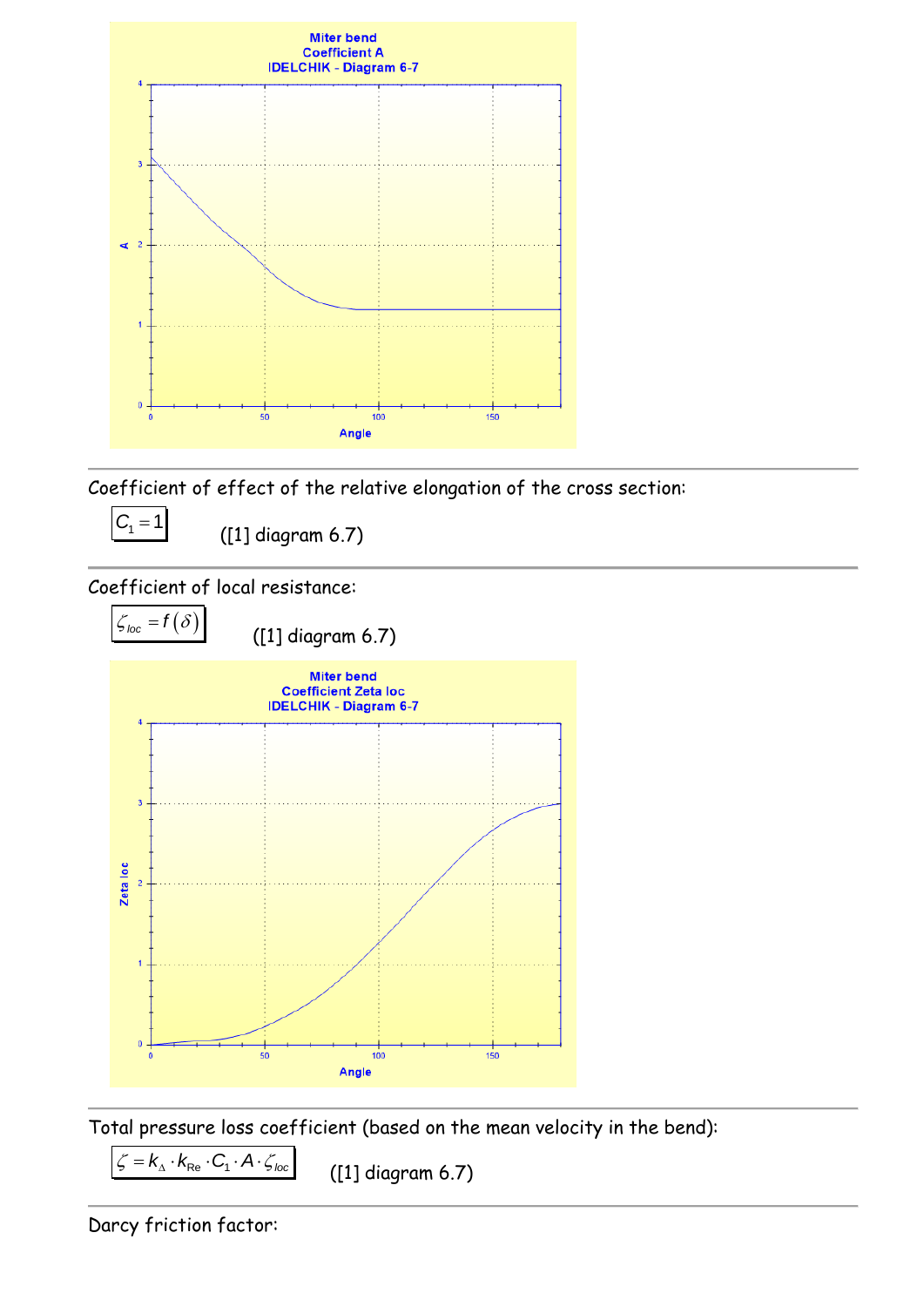$$
\lambda = f\left(\text{Re}, \frac{\Delta}{D_h}\right)
$$

 See Straight Pipe - [Circular Cross-Section and Nonuniform Roughness Walls](file:///G:/HydrauCalc/Aide%20-%20CHM/Sources%20doc/Composants/Tuyau%20rectiligne/Tuyau%20rectiligne%20-%20Section%20circulaire/IDELCHIK%20(nonuniform%20roughness%20walls).htm)  [\(IDELCHIK\)](file:///G:/HydrauCalc/Aide%20-%20CHM/Sources%20doc/Composants/Tuyau%20rectiligne/Tuyau%20rectiligne%20-%20Section%20circulaire/IDELCHIK%20(nonuniform%20roughness%20walls).htm)



Straight length of equivalent pressure loss (m):

$$
L_{eq} = \zeta \cdot \frac{D_0}{\lambda}
$$

Total pressure loss (Pa):

$$
\Delta P = \zeta \cdot \frac{\rho \cdot w_0^2}{2}
$$

([1] diagram 6.7)

Total head loss of fluid (m):

$$
\Delta H = \zeta \cdot \frac{w_0^2}{2 \cdot g}
$$

Hydraulic power loss (W):

$$
Wh = \Delta P \cdot Q
$$

#### **Symbols, Definitions, SI Units:**

- D<sup>h</sup> Bend hydraulic diameter (m)
- D<sub>0</sub> Bend internal diameter (m)
- $F_0$  Cross-sectional area  $(m^2)$
- $Q$  Volume flow rate  $(m^3/s)$
- w<sup>0</sup> Mean velocity (m/s)
- G Mass flow rate (kg/s)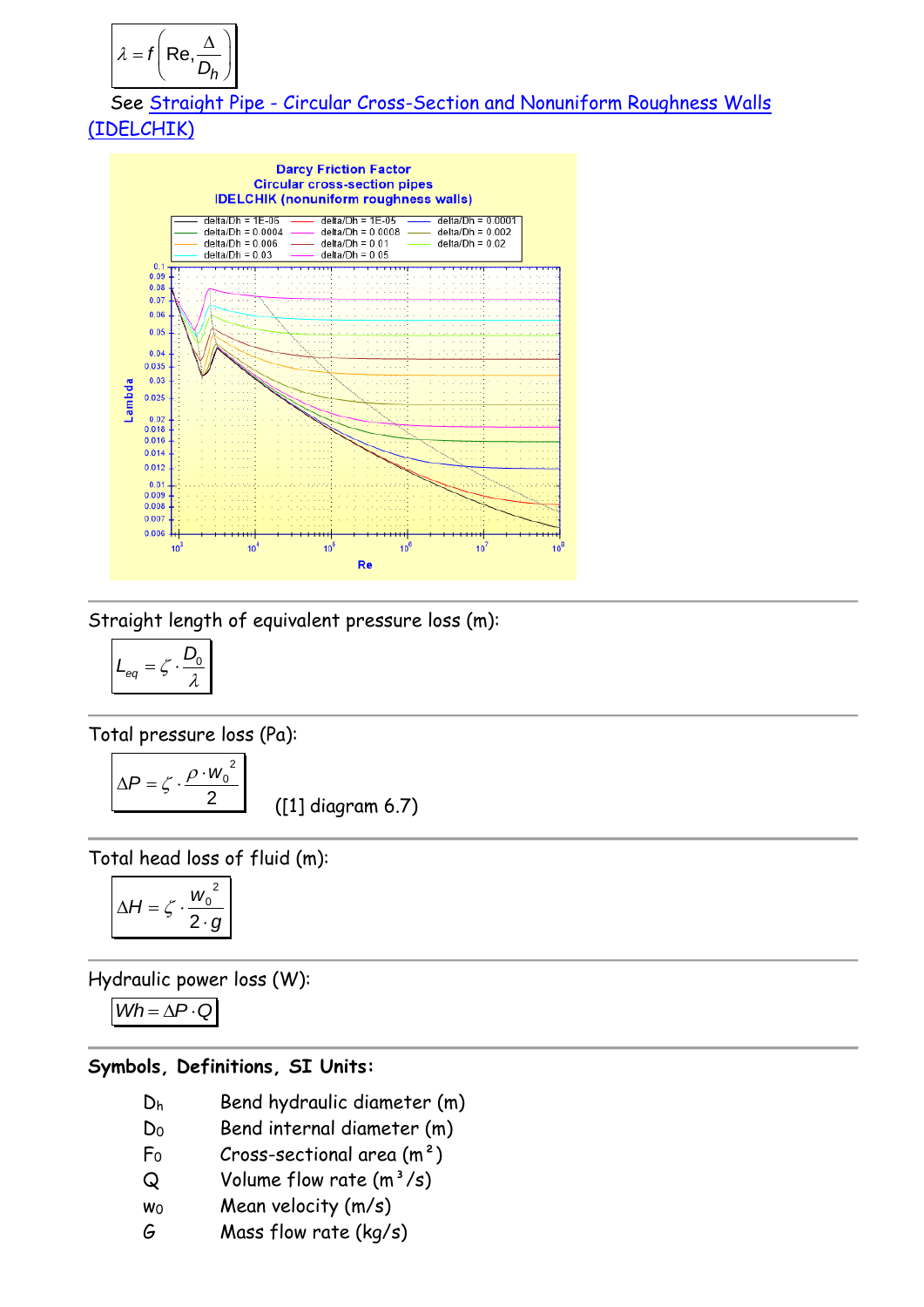| Re                                        | Reynolds number ()                                                                        |
|-------------------------------------------|-------------------------------------------------------------------------------------------|
| Δ                                         | Absolute roughness of walls (m)                                                           |
| $\overline{\Lambda}$                      | Relative roughness of walls ()                                                            |
| $\mathsf{k}_{\scriptscriptstyle{\Delta}}$ | Coefficient that allows for the effect of the roughness                                   |
| k <sub>Re</sub>                           | Coefficient that allows for the effect of the Reynolds number                             |
| $\delta$                                  | Angle of the bend $(°)$                                                                   |
| A                                         | Coefficient that allows for the effect of the angle                                       |
| $C_1$                                     | Coefficient that allows for the effect of the relative elongation of the<br>cross section |
| $\zeta$ loc                               | Coefficient of local resistance ()                                                        |
| ζ                                         | Total pressure loss coefficient (based on the mean velocity in the bend)                  |
|                                           | $\Omega$                                                                                  |
| $\lambda$                                 | Darcy friction coefficient ()                                                             |
| Leg                                       | Straight length of equivalent pressure loss (m)                                           |
| $\Delta P$                                | Total pressure loss (Pa)                                                                  |
| ΔH                                        | Total head loss of fluid (m)                                                              |
| Wh                                        | Hydraulic power loss (W)                                                                  |
|                                           |                                                                                           |
| $\rho$                                    | Fluid density $(kg/m^3)$                                                                  |
| $\mathsf{v}$                              | Fluid kinematic viscosity $(m^2/s)$                                                       |
| 9                                         | Gravitational acceleration $(m/s^2)$                                                      |
|                                           |                                                                                           |

# **Validity range:**

- stabilized flow upstream bend
- length of the straight section downstream:  $\geq 10$  D<sub>0</sub>
- curvature angle: 0 to 180°
- flow regime:  $Re \ge 10^4$

**Example of application:**